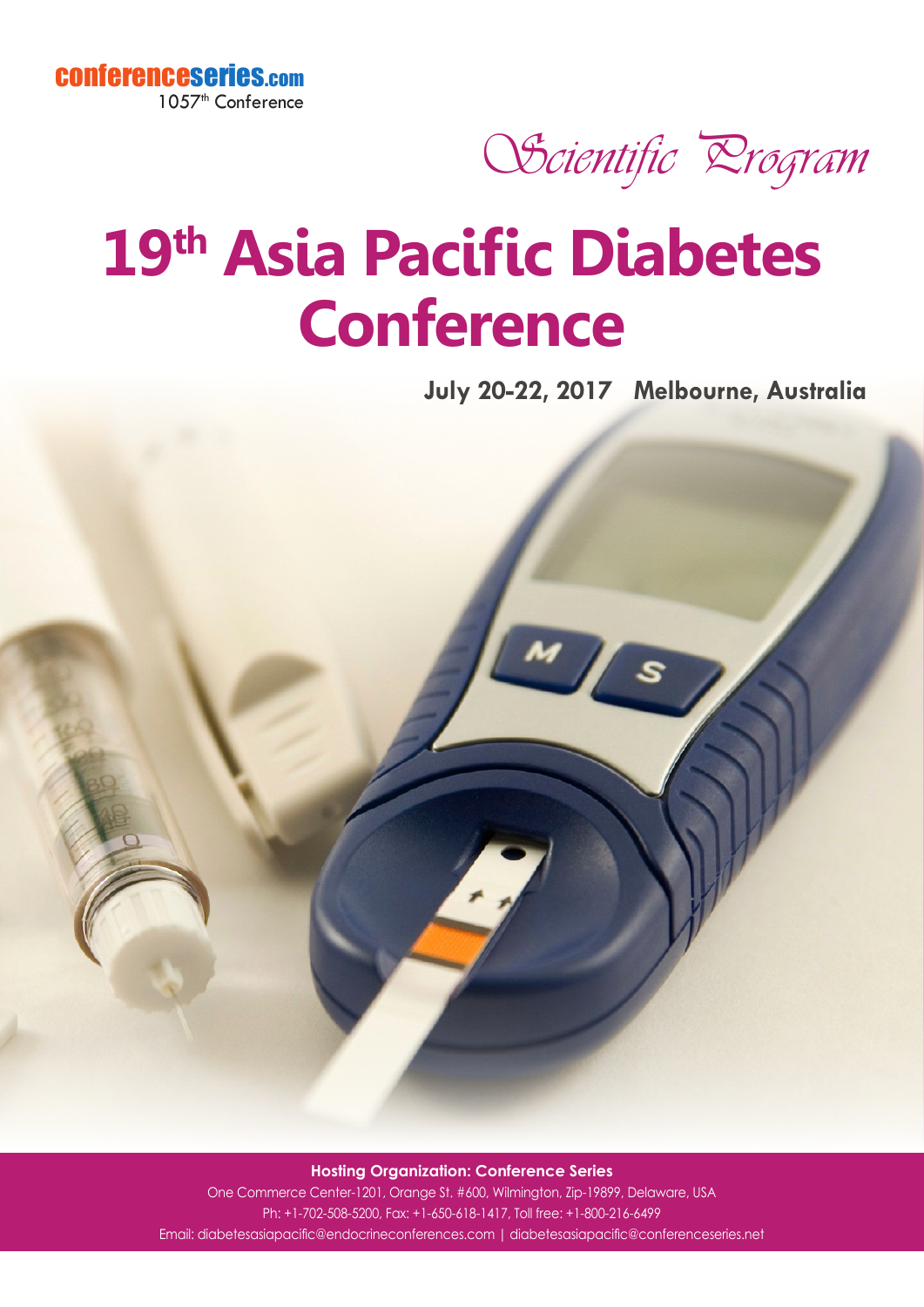|                      | Day 1 July 20, 2017                                                                                                                                                                                      |  |
|----------------------|----------------------------------------------------------------------------------------------------------------------------------------------------------------------------------------------------------|--|
|                      | 08:30-09:30 Registrations                                                                                                                                                                                |  |
| <b>Brighton Room</b> |                                                                                                                                                                                                          |  |
|                      |                                                                                                                                                                                                          |  |
|                      | <b>Opening Ceremony</b><br><b>CONferenceseries.com</b><br>09:30-10:00                                                                                                                                    |  |
|                      |                                                                                                                                                                                                          |  |
| <b>Keynote Forum</b> |                                                                                                                                                                                                          |  |
| 10:00-10:40          | <b>Title: Diabetes gastroenteropathy</b><br>Magdy El-Salhy, University of Bergen, Norway                                                                                                                 |  |
|                      | Title: The interaction of diabetes mellitus and ageing on higher brain functions: Is diabetes mellitus an                                                                                                |  |
| 10:40-11:20          | accelerated form of ageing?                                                                                                                                                                              |  |
|                      | Amer Kamal Al Ansari, Utrecht University, Netherlands                                                                                                                                                    |  |
| Group photo          |                                                                                                                                                                                                          |  |
|                      | Networking & Refreshments Break: 11:20-11:40 @ Pre Conference Area                                                                                                                                       |  |
|                      | <b>Session Introduction</b>                                                                                                                                                                              |  |
| Sessions:            | Screening of Diabetes   Technologies for the Treatment of Diabetes   Complications in Diabetes   Diabetes & Associated                                                                                   |  |
|                      | Disorders   Management of Diabetes                                                                                                                                                                       |  |
|                      | Session Chair: Magdy El-Salhy, University of Bergen, Norway                                                                                                                                              |  |
|                      | Session Co-Chair: Md Mizanur Rahman, Tokyo University, Japan                                                                                                                                             |  |
| 11:40-12:05          | Title: Real-life effectiveness and tolerability of initial combination therapy with Vildagliptin/Metformin in<br>drug-naive patients with type-2 DM (initial): A 24-week study from Asia                 |  |
|                      | Md Faruque Pathan, Bangladesh Institute of Research and Rehabilitation in Diabetes, Endocrine and Metabolic                                                                                              |  |
|                      | Disorders (BIRDEM), Bangladesh                                                                                                                                                                           |  |
| 12:05-12:30          | Title: Trend, projection and appropriate body mass index cut-off point for diabetes and hypertension                                                                                                     |  |
|                      | Md Mizanur Rahman, Tokyo University, Japan                                                                                                                                                               |  |
| 12:30-12:55          | Title: The role of perceived exercise barriers in predicting exercise behavior in patients with type-2<br>diabetes mellitus                                                                              |  |
|                      | Heon Jin Kang, Nanyang Technological University, Singapore                                                                                                                                               |  |
|                      | Lunch Break: 12:55-13:55 @ Grill 3182 Restaurant                                                                                                                                                         |  |
| 13:55-14:20          | Title: Diabetic autonomic cardiac neuropathy and the effectiveness of anti-hypertensive therapy                                                                                                          |  |
|                      | Irina Kurnikova, Peoples Friendship University of Russia, Russia                                                                                                                                         |  |
| 14:20-14:45          | Title: Management of hypertriglyceridemia in uncontrolled type-2 diabetes mellitus patients: 2 case studies                                                                                              |  |
|                      | Betul Erismis, Sadi Konuk Training and Research Hospital, Turkey                                                                                                                                         |  |
| 14:45-15:10          | Title: Culturally appropriate population strategies to reduce diabetes burden among the Middle East<br>population in New South Wales, Australia                                                          |  |
|                      | Richard Sadig, University of Notre Dame, Australia                                                                                                                                                       |  |
|                      | Title: Treatment of HFD induced diabetes mellitus by Metformin and natural products in rats                                                                                                              |  |
| 15:10-15:35          | Gamal Mostafa Mahmoud, Alexandaria Uninversity, Egypt                                                                                                                                                    |  |
| 15:35-16:00          | Title: Is the religious practice of ablution a factor influential on diabetic foot development?                                                                                                          |  |
|                      | Hamdiye Arda Surucu, Dicle University, Turkey                                                                                                                                                            |  |
|                      | Networking & Refreshments Break: 16:00-16:20 @ Pre Conference Area                                                                                                                                       |  |
| 16:20-16:45          | Title: Diabetes: An encroached danger- A study from central India                                                                                                                                        |  |
|                      | Neeraj Chhari, People's College of Medical Sciences and Research Centre, India<br>Title: Co-transmission by nitric oxide, substance P and acetylcholine in the pathophysiology of diabetic gastroparesis |  |
| 16:45-17:10          | Roustem N Miftahof, Arabian Gulf University, Bahrain                                                                                                                                                     |  |
|                      | <b>Panel Discussion</b>                                                                                                                                                                                  |  |
|                      |                                                                                                                                                                                                          |  |
|                      | Day 2 July 21, 2017                                                                                                                                                                                      |  |

**Brighton Room**

## **Keynote Forum**

**09:30-10:10 Title: Dietary management of type-2 diabetes: Focusing on mitochondrial function Shirley Mcilvenny, Food Coach Institute, Australia**